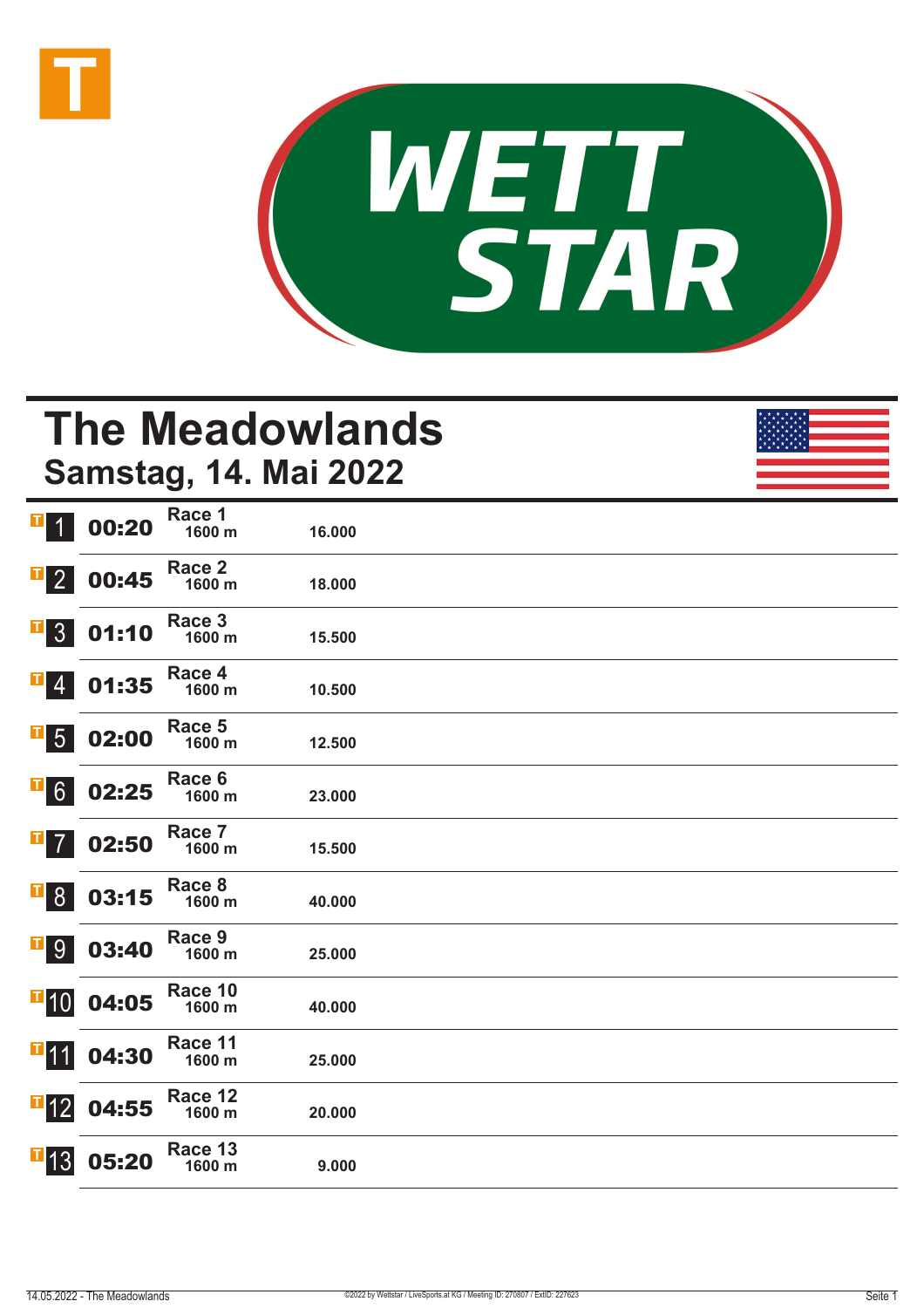#### **14.05.2022 - The Meadowlands** Rennen # 16 **Seite 2 WANN STARTET IHR PFERD...**

| 9  | Captain Barbossa     |                           | Genius Man         | 6  | Marsala Hanover    | 11 | Shezafreaklikeme          | 11 |
|----|----------------------|---------------------------|--------------------|----|--------------------|----|---------------------------|----|
| 10 | Casual Cool          |                           | Globaldomination N |    | Mayhem Hanover     |    | So Take That              |    |
| 10 | Chablis              |                           | Grace Hill         | 11 | Mikala             |    | Sombodyitreasure          |    |
|    | Chase Lounge         |                           | Great Unknown      |    | Mindtrip           |    | Sonny Weaver N            |    |
|    | Chiplosive           |                           | Groovy Joe         |    | Montefalco N       |    | South Beach Star          | 12 |
| 13 | Cindy Michelle       |                           | Hail Christian N   |    | Mostinterestingman |    | Spirit Of Deo             |    |
| 10 | Classicist           |                           | Herculisa          |    | Motive Hanover     |    | Stone Hanover             |    |
|    | Cool Blues Man       |                           | Heza Real Diamond  |    | Moveoutofmyway K   |    | Stonedust                 |    |
|    | Da Delightful        |                           | Horse              |    | Movin' On Up       | 6  | <b>Straight Talk</b>      |    |
|    | Darby Hanover        |                           | Hot Mess Express   |    | Oakwoodanabella Ir | 11 | Sweet Truth               |    |
|    | Darth Fader          | 13                        | Hurrikane Emperor  |    | Odds On Whitney    | 11 | Test Of Faith             |    |
|    | De Los Cielos Deo    |                           | Ignatius A         | 10 | Off The Record     |    | The Dark Shadow           |    |
|    | Decision Day         |                           | Jack's Legend N    | 10 | Our Third Rock     |    | <b>Think Of Galaxies</b>  |    |
| 12 | Deerfield Beach      | 13                        | Jack's Shadow N    | 6  | Plumb              |    | Ti Blast                  | 13 |
| 6  | Easy To Please       |                           | Johan Palema       |    | Raptors Flight N   |    | <b>Truffle Dog</b>        | 12 |
| 13 | Elver Hanover        |                           | Katie's Lucky Day  |    | Rockin On Venus    | 12 | <b>Ucanttouchthis</b>     | 12 |
| 8  | Emblaze Hanover      |                           | Leon David         | 6  | Saranac Blue Chip  |    | Undertaker                |    |
| 11 | Fabrizio N           | 5                         | Let It Ride N      | 10 | Saying Grace N     | հ  | Vettel N                  | 10 |
| 13 | <b>Final Justice</b> | 13                        | Like Clockwork     | 5  | Scarlett Hanover   |    | Vic's Winner              |    |
| 13 | Galactic Galleon N   | 13                        | Linnycalledfrankie | 12 | Seeuinnashville A  |    | <b>Walknafter Midnite</b> |    |
| 13 | Game Of Change       |                           | Machdavid          | 5  | Sheriff N          |    | Whole Lotta Lou           |    |
|    |                      | ANN 9 LAN LL IIIN LL LIVD |                    |    |                    |    |                           |    |

#### **WANN STARTET IHR JOCKEY / FAHRER...**

| Andrew Mccarthy<br>David Miller<br>Joe Bongiorno<br>Mark Macdonald<br><b>Tim Tetrick</b><br>Yannick Gingras | 1, 2, 3, 4, 5, 6, 8, 9, 10, 11, 12, 13<br>1,3,4,5,6,7,8,9,10,11,12,13<br>1.3.4.5.7.10.12.13<br>2.6.7.9.11.12.13<br>1,2,3,4,5,6,7,8,9,10,11,12,13 Todd Mccarthy<br>3,4,5,6,7,8,11,12,13 | <b>Brian Sears</b><br>Dexter Dunn<br>Jordan Stratton<br>Stacy Chiodo | 1.2.6.8.10.11<br>1, 2, 3, 4, 5, 6, 7, 8, 9, 10, 11, 13<br>1.4.5.7.9.13<br>1, 2, 3, 4, 5, 6, 7, 9, 10, 11, 12, 13 | Corey Callahan<br>George Brennan<br>Lewayne Miller<br><b>Steve Smith</b><br><b>Tyler Miller</b> | 4,5,7,9 |
|-------------------------------------------------------------------------------------------------------------|----------------------------------------------------------------------------------------------------------------------------------------------------------------------------------------|----------------------------------------------------------------------|------------------------------------------------------------------------------------------------------------------|-------------------------------------------------------------------------------------------------|---------|
|-------------------------------------------------------------------------------------------------------------|----------------------------------------------------------------------------------------------------------------------------------------------------------------------------------------|----------------------------------------------------------------------|------------------------------------------------------------------------------------------------------------------|-------------------------------------------------------------------------------------------------|---------|

### **WANN STARTET IHR TRAINER...**

| Ake Svanstedt        |                   | Alexandra Goldin  |         | Andrew Adamczyk       |                        | <b>Andrew Harris</b> |         |
|----------------------|-------------------|-------------------|---------|-----------------------|------------------------|----------------------|---------|
| <b>Brett Pelling</b> | 6,11,12           | Brian Brown       | 11      | <b>Bruce Saunders</b> | 2,4,6                  | Carl Tirella         |         |
| Christopher Lakata   |                   | Chuck Crissman Jr | 1,3,6   | Cory Stratton         |                        | Dan Morrissey        | 1, 5, 7 |
| Daniel Renaud        | 2.6               | E. Bucky Angle Jr |         | Edwin Quevedo         | 7.13                   | Eric Abbatiello      |         |
| Jeff Cullipher       | 2,3,4,5,6,7,10,12 |                   |         | Jennifer Bongiorno    | 1,3,4,5,7,10,12        |                      |         |
| Jim King Jr          |                   | Joe Pavia Jr      |         | John Butenschoen      | 3,12                   | John Mc Dermott      | 7,9     |
| Johnathan Ahle       | 13                | Jonas Czernyson   |         | Juan Cano             | 13                     | Julius Czermann Jr   | 13      |
| Kelvin Harrison      | 5.7               | Linda Toscano     | 8,10,12 | Mark Capone           | 13                     | Mark Silva           |         |
| Michael Fiumenero    |                   | Nik Drennan       |         | Noel Daley            | 2,8,9,10,11            | Paul Blumenfeld      | 13      |
| Pauline Mac Donald   |                   | Per Enablom       |         | Peter Tritton         | 4,5                    | R. Nifty Norman      | 8,10,11 |
| Richard Johnson      |                   | Ricky Bucci       | 3,6     | Ron Burke             | 4, 6, 7, 9, 10, 11, 12 |                      |         |
| Scott Di Domenico    | 6.11              | Shaun Vallee      | 13      | Stacy Chiodo          | 9.11.12                | Susan Miller         | 8       |
| <b>Symon Spicer</b>  | 13                | Tahnee Camilleri  |         | <b>Todd Luther</b>    | 8,9                    | Tony Alagna          | 9,11    |
| Vincent Stallworth   | 13                | Virgil Morgan Jr  |         |                       |                        |                      |         |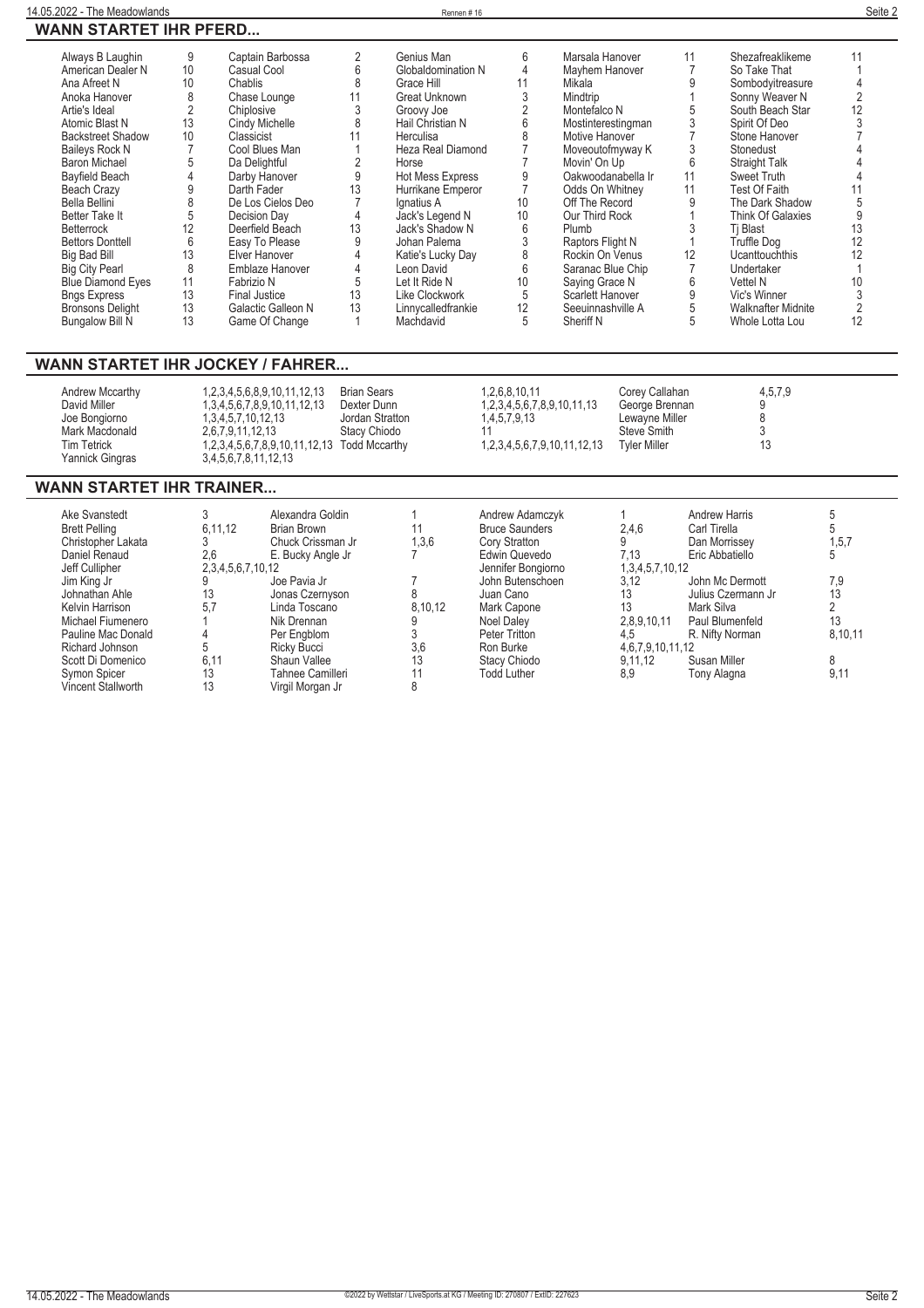**1600 m**

**Race 1**

| .                                | ווו טטטו<br>16.000                                                                                                                                     | Race I<br>Rennpreis: 16.000                                                      |                                                                        |                                                                          |                                                                                                                                                                                                                                     |
|----------------------------------|--------------------------------------------------------------------------------------------------------------------------------------------------------|----------------------------------------------------------------------------------|------------------------------------------------------------------------|--------------------------------------------------------------------------|-------------------------------------------------------------------------------------------------------------------------------------------------------------------------------------------------------------------------------------|
| 00:20                            | <b>BONUS</b>                                                                                                                                           |                                                                                  |                                                                        |                                                                          | Claiming Handicap \$20,000 - \$30,000 Post Positions Drawn According to Base Price New Jersey Sired or Owned Preferred Post Positions<br>1-4 - Drawn Post Positions 5-6 - Drawn Post Positions 7-8 - Assigned No coupled entries pe |
|                                  |                                                                                                                                                        |                                                                                  |                                                                        |                                                                          |                                                                                                                                                                                                                                     |
| 1600<br>1<br>83.90               | <b>Undertaker</b><br>10j. rotbraun W (Rockin Image - Portia Blue C<br>Trainer: Andrew Adamczyk<br>Besitzer: Melvin G Fink, Bloomfield Hills            |                                                                                  |                                                                        |                                                                          |                                                                                                                                                                                                                                     |
| ML: 13,0                         | <b>Jordan Stratton</b>                                                                                                                                 |                                                                                  |                                                                        |                                                                          |                                                                                                                                                                                                                                     |
| $\overline{\mathbf{2}}$<br>72.60 | <b>Game Of Change</b><br>5j. rotbraun W (Bettor's Delight - O Narutac Ka<br>Trainer: Chuck Crissman Jr<br>Besitzer: Tyler A Long, Salisbury, MD        |                                                                                  |                                                                        |                                                                          |                                                                                                                                                                                                                                     |
| ML: 16,0                         | <b>Tim Tetrick</b>                                                                                                                                     |                                                                                  |                                                                        |                                                                          |                                                                                                                                                                                                                                     |
| 3<br>68.90                       | <b>Our Third Rock</b><br>7j. rotbraun W (Pet Rock - Marymac Is A Wha<br>Trainer: Michael Fiumenero<br>Besitzer: David C Bellantonio, Belford, N        |                                                                                  |                                                                        |                                                                          |                                                                                                                                                                                                                                     |
| ML: 11,0                         | <b>David Miller</b>                                                                                                                                    |                                                                                  |                                                                        |                                                                          |                                                                                                                                                                                                                                     |
| 4<br>72.60                       | Raptors Flight N<br>9j. grau W (Bettor's Delight - Circus Flyer)<br>Trainer: Chuck Crissman Jr<br>Besitzer: Sandra Yetman.Camden.DE                    |                                                                                  |                                                                        |                                                                          |                                                                                                                                                                                                                                     |
| ML: 7,0                          | <b>Andrew Mccarthy</b>                                                                                                                                 |                                                                                  |                                                                        |                                                                          |                                                                                                                                                                                                                                     |
| 5                                | <b>So Take That</b><br>13j. grau W (Camluck - Everybreathutake)<br>Trainer: Alexandra Goldin<br>Besitzer: Alexandra Goldin, New Egypt,                 | 12.12 Yonkers<br>03.12 Yonkers<br>26.11 Yonkers<br>26.11 Yonkers                 | 2<br>1600<br>1600<br>1<br>unpl 1600<br>unpl 1600                       | ,5 Kakaley Matthew<br>1,9 Brennan George                                 | Defiancen, Sotakethat, Lightupthesky<br>Sotakethat, Redcarpetdude, Americasgottal<br>Rockndream, Rocknrolllegend, Machtothem<br>Rockndream, Rocknrolllegend, Machtothem                                                             |
| ML: 6,0                          | <b>Dexter Dunn</b>                                                                                                                                     | 13.11 Pcd                                                                        | 1600<br>6                                                              | 3,5 Mccarthy Andrew                                                      | Starchaser, Electricalbert, Bestears                                                                                                                                                                                                |
| 6<br>70.30                       | <b>Windsong Jack</b><br>12j. grau W (Santanna Blue Chip - Milliondolla<br>Trainer: Dan Morrissey<br>Besitzer: Paul R Lang, Paramus, NJ                 | 17.12 The Meadows<br>10.12 The Meadows<br>30.11 Meadowlands<br>21.11 Meadowlands | 2<br>1600<br>1<br>1600<br>1600<br>1<br>$\overline{\mathbf{2}}$<br>1600 | 5,2 Hall Tony<br>4 Palone Dave<br>1,1 Gingras Yannick<br>Gingras Yannick | Itrustyou, Windsongjack, Pldragon<br>Windsongjack, Dmac, Flyinginstructor<br>Windsongjack, Doctorbutch, Rockinamadeu<br>Captaintreacherous, Windsongjack, Fraterni                                                                  |
| ML: 45,0                         | <b>Brian Sears</b>                                                                                                                                     | 30.10 Moh                                                                        | 1<br>1600                                                              | Mcnair Douglas                                                           | Windsongjack, Worldaway, Donau                                                                                                                                                                                                      |
| 65.80                            | <b>Cool Blues Man</b><br>7j. rotbraun W (Art Major - Dontcrymetheblues<br>Trainer: Jennifer Bongiorno<br>Besitzer: Mark S Toth, Farmingdale, NJ        |                                                                                  |                                                                        |                                                                          |                                                                                                                                                                                                                                     |
| ML: 4,0                          | Joe Bongiorno                                                                                                                                          |                                                                                  |                                                                        |                                                                          |                                                                                                                                                                                                                                     |
| 8<br>67.60                       | <b>Mindtrip</b><br>9j. rotbraun W <sup>"</sup> (American Ideal - Has An Attitu<br>Trainer: Alexandra Goldin<br>Besitzer: Spencer B Goldin, Roselle Par |                                                                                  |                                                                        |                                                                          |                                                                                                                                                                                                                                     |
| ML: 5,0                          | <b>Todd Mccarthv</b>                                                                                                                                   |                                                                                  |                                                                        |                                                                          |                                                                                                                                                                                                                                     |
| Ergebnis:                        | Quoten:                                                                                                                                                |                                                                                  |                                                                        |                                                                          |                                                                                                                                                                                                                                     |
|                                  |                                                                                                                                                        |                                                                                  |                                                                        |                                                                          |                                                                                                                                                                                                                                     |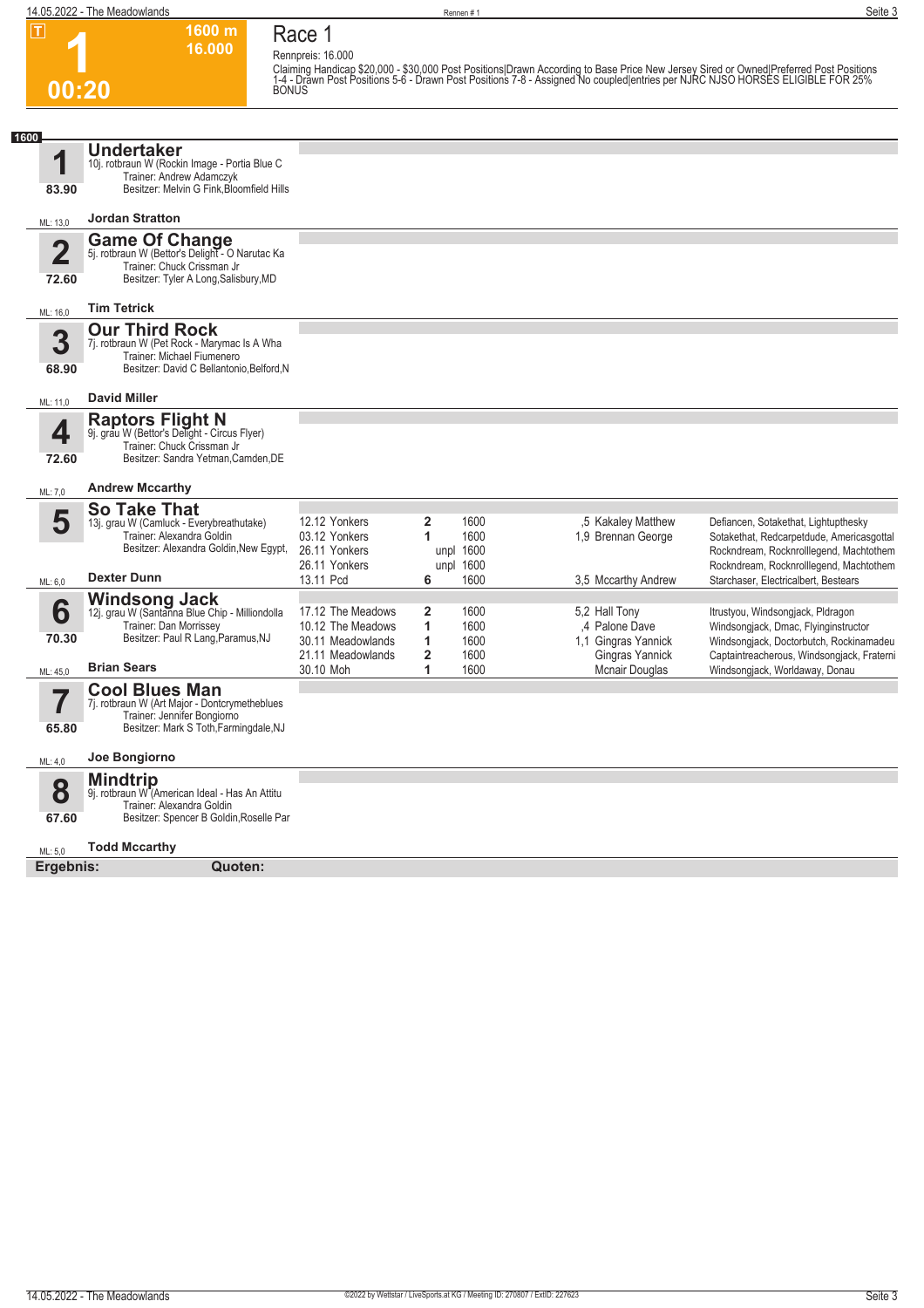**2**

**00:45**

**1600 m 18.000 Race 2**

**Rennpreis: 18.000 N/W \$14,000 (NJSO or N/W L3 \$15,400) in Last 5 Starts|Starters in a Class Higher Than N/W \$22,500 in Last|Start Ineligible No coupled entries per NJRC Scratched: No.2 Gingras Beach (Judges)** 

| 1600                 |                                                                                |  |
|----------------------|--------------------------------------------------------------------------------|--|
| И                    | <b>Sonny Weaver N</b><br>6j. rotbraun W (Sunshine Beach - Kotare Yedo          |  |
| 72.60                | Trainer: Jeff Cullipher<br>Besitzer: Pollack Racing LLC, Venetia, P            |  |
|                      |                                                                                |  |
| ML: 5.0              | <b>Tim Tetrick</b>                                                             |  |
| $\mathbf 2$          | Da Delightful                                                                  |  |
|                      | 6j. rotbraun H (Bettor's Delight - Marnie Hall)<br>Trainer: Mark Silva         |  |
| 65.80                | Besitzer: Mark A Silva, Millstone Towns                                        |  |
| ML: 35,0             | <b>Mark Macdonald</b>                                                          |  |
|                      | <b>Captain Barbossa</b>                                                        |  |
| 3                    | 5j. rotbraun W (Captaintreacherous - Swinging<br><b>Trainer: Daniel Renaud</b> |  |
| 70.30                | Besitzer: Robert O Di Nozzi, Ossining, N                                       |  |
| ML: 45,0             | <b>Brian Sears</b>                                                             |  |
|                      | <b>Walknafter Midnite</b>                                                      |  |
| ◢                    | 4j. rotbraun W (Racing Hill - Dark Fiber)                                      |  |
| 67.60                | Trainer: Bruce Saunders<br>Besitzer: Bet The House LLC, St Peters              |  |
|                      |                                                                                |  |
| ML: 7,0              | <b>Todd Mccarthy</b>                                                           |  |
| 5                    | <b>Groovy Joe</b><br>5j. rotbraun H (Roll With Joe - Chotat Milk)              |  |
|                      | Trainer: Jeff Cullipher                                                        |  |
|                      | Besitzer: Pollack Racing LLC, Venetia, P                                       |  |
| ML: 6,0              | <b>Dexter Dunn</b>                                                             |  |
|                      | <b>Artie's Ideal</b>                                                           |  |
| 6                    | 6j. rotbraun H (American Ideal - Midnight Art)<br>Trainer: Noel Daley          |  |
| 72.60                | Besitzer: Bay Pond Racing Stable, Malv                                         |  |
|                      | <b>Andrew Mccarthy</b>                                                         |  |
| ML: 9,0<br>Ergebnis: | Quoten:                                                                        |  |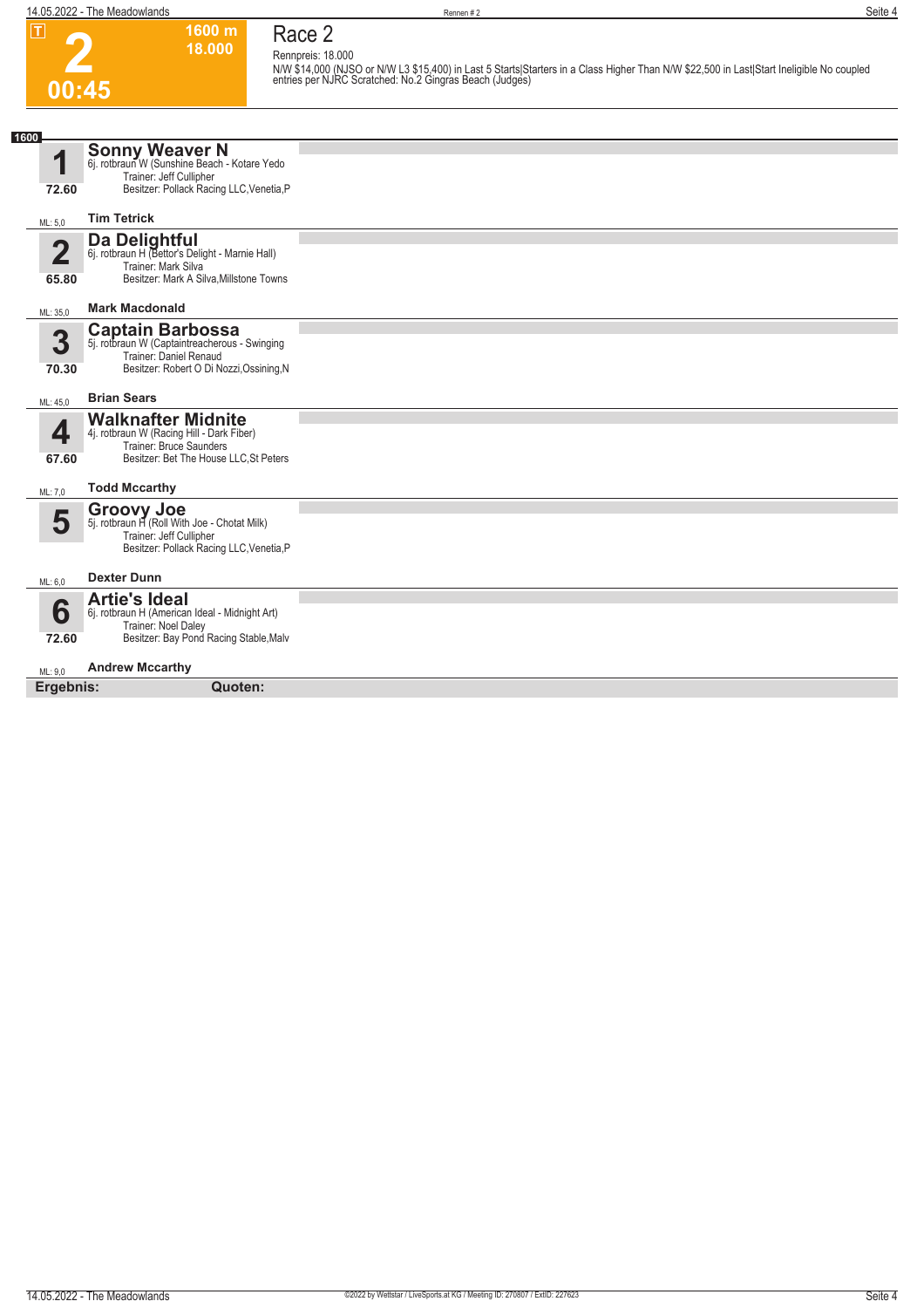**3**

**Race 3 Rennpreis: 15.500**

**01:10 1600 m 15.500** 

**N/W \$10,500 (N/W 2 L5 \$11,550) L5 AE: TMR 85.06 (F& M|85.95) or Less as of 5/10 AE: N/W 6 Extended PM Races|Life (N/W \$7,500 L5 or Not 3rd L4 Drawn Inside)** 

| 1600           |                                                                               |  |
|----------------|-------------------------------------------------------------------------------|--|
|                | <b>Vic's Winner</b>                                                           |  |
|                | 7j. rotbraun W (Credit Winner - Victors Vicky)<br>Trainer: Christopher Lakata |  |
| 72.60          | Besitzer: Joie De Vie Stable LLC, River                                       |  |
| ML: 11,0       | <b>Andrew Mccarthy</b>                                                        |  |
|                | <b>Chiplosive</b>                                                             |  |
| $\overline{2}$ | 6j. rotbraun W (Explosive Matter - Brooke Blue<br>Trainer: Jeff Cullipher     |  |
| 68.90          | Besitzer: Pollack Racing LLC, Venetia, P                                      |  |
| ML: 45,0       | <b>David Miller</b>                                                           |  |
| 3              | <b>Mostinterestingman</b><br>9j. rotbraun W (Manofmanymissions - No Sug       |  |
|                | Trainer: Ricky Bucci                                                          |  |
| 67.60          | Besitzer: Ricky A Bucci, Campbell Hall,                                       |  |
| ML: 9,0        | <b>Todd Mccarthy</b>                                                          |  |
|                | <b>Spirit Of Deo</b>                                                          |  |
| 4              | 5j. rotbraun S (Trixton - Caylee Dream)<br>Trainer: John Butenschoen          |  |
| 70.80          | Besitzer: Berg Bros Racing LLC, St. Au                                        |  |
| ML: 6,0        | <b>Steve Smith</b>                                                            |  |
|                | <b>Great Unknown</b>                                                          |  |
| 5              | 6j. schwarz W (Ivanhoe Blue Chip - Wecanwor<br>Trainer: Chuck Crissman Jr     |  |
| 72.60          | Besitzer: Evm Racing LLC, Middletown,                                         |  |
| ML: 5,0        | <b>Tim Tetrick</b>                                                            |  |
|                |                                                                               |  |
| 6              | <b>Moveoutofmyway K</b><br>5j. rotbraun W (Muscle Massive - My Winning        |  |
| 68.00          | Trainer: Per Engblom<br>Besitzer: Engblom Stable LLC, East Wi                 |  |
|                |                                                                               |  |
| ML: 13,0       | <b>Yannick Gingras</b>                                                        |  |
| 7              | <b>Plumb</b>                                                                  |  |
|                | 5j. rotbraun S (Better Caviar - Broadway Sock<br>Trainer: Jennifer Bongiorno  |  |
| 65.80          | Besitzer: Jb Racing, Freehold, NJ; Frank                                      |  |
| ML: 7,0        | Joe Bongiorno                                                                 |  |
|                | <b>Johan Palema</b>                                                           |  |
| 8              | 4j. rotbraun H (Bar Hopping - Sobti Hanover)<br>Trainer: Ake Svanstedt        |  |
|                | Besitzer: Bender Sweden Inc, Vero Bea                                         |  |
| ML: 35.0       | <b>Dexter Dunn</b>                                                            |  |
| Ergebnis:      | Quoten:                                                                       |  |
|                |                                                                               |  |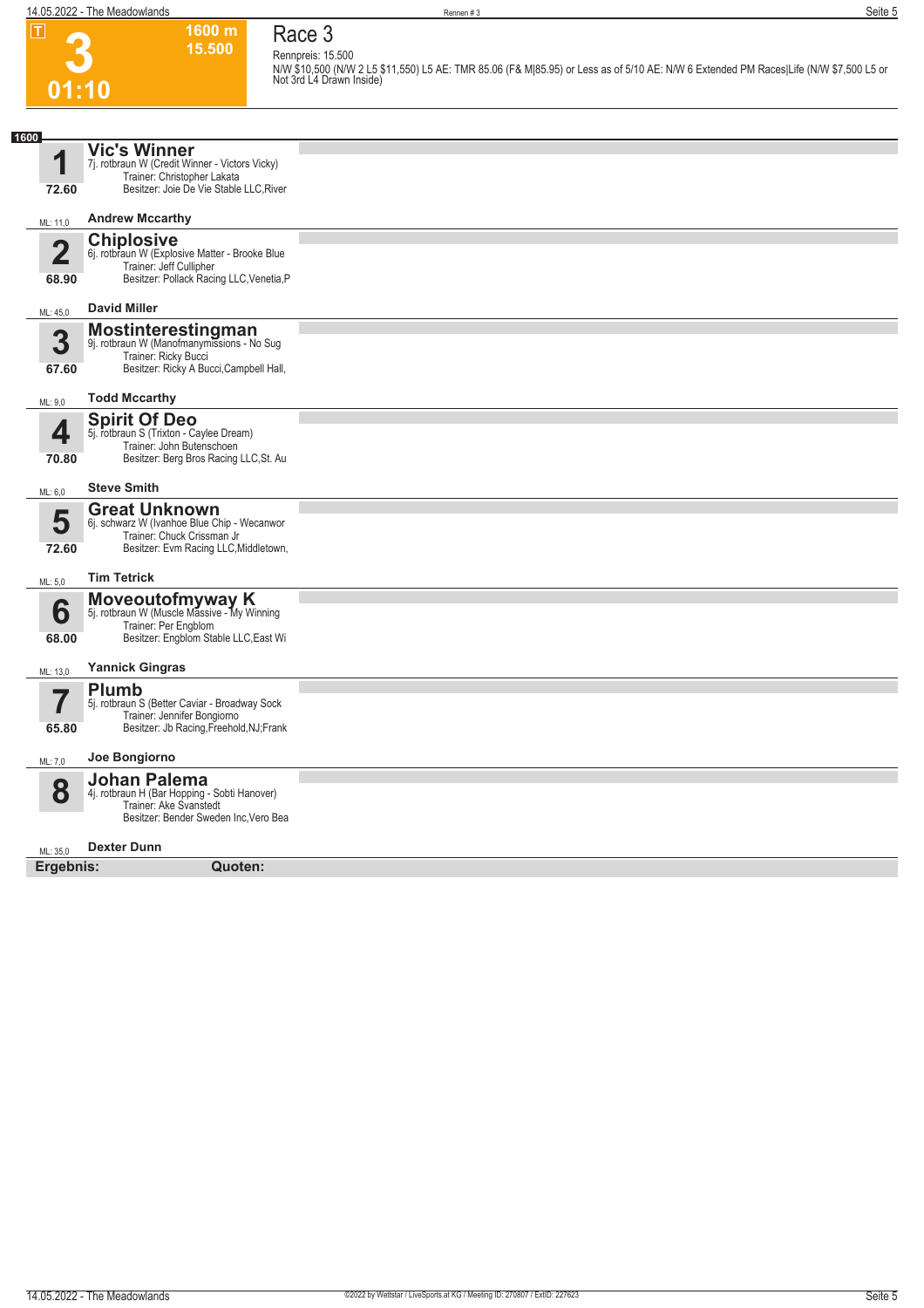

#### **Race 4 Rennpreis: 10.500**

**1600 m 10.500** 

N/W \$5,000 (N/W L3 \$5,500) in Last 5 Starts AE:|Winners B/C N/W \$3,000 or Less 1 of L2 Starts Starters in a|Class Higher Than N/W<br>\$8,500 or a Winner of This Class or Higher in Last Start Ineligible No coupled entries|per N

| 1600           |                                                                                                                                      |  |
|----------------|--------------------------------------------------------------------------------------------------------------------------------------|--|
| 4              | <b>Decision Day</b><br>7j. rotbraun W (Rock N Roll Heaven - Chief Ka                                                                 |  |
| 74.80          | Trainer: Bruce Saunders<br>Besitzer: Shirley A Le Vin, Barrington Hi                                                                 |  |
| ML: 45,0       | <b>Corey Callahan</b>                                                                                                                |  |
|                | Sombodyitreasure                                                                                                                     |  |
| $\overline{2}$ | 5j. rotbraun W (Somebeachsomewhere - Som<br>Trainer: Jennifer Bongiorno                                                              |  |
| 65.80          | Besitzer: Crawford Farms Racing, Syra                                                                                                |  |
| ML: 11,0       | Joe Bongiorno                                                                                                                        |  |
| 3<br>68.00     | <b>Elver Hanover</b><br>5j. rotbraun W (Yankee Cruiser - Edra Hanove<br>Trainer: Ron Burke<br>Besitzer: Burke Rcg Stb & B Jablonsky, |  |
| ML: 4,0        | <b>Yannick Gingras</b>                                                                                                               |  |
|                |                                                                                                                                      |  |
| 4              | <b>Stonedust</b><br>8j. grau W (Sagebrush - April Ruffles)<br>Trainer: Jeff Cullipher                                                |  |
| 72.60          | Besitzer: Pollack Racing LLC, Venetia, P                                                                                             |  |
| ML: 5,0        | <b>Tim Tetrick</b>                                                                                                                   |  |
|                | <b>Sweet Truth</b>                                                                                                                   |  |
| 5              | 5j. rotbraun W (Sweet Lou - Rose Ruthless)<br>Trainer: Jeff Cullipher                                                                |  |
| 72.60          | Besitzer: Pollack Racing LLC, Venetia, P                                                                                             |  |
| ML: 11,0       | <b>Andrew Mccarthy</b>                                                                                                               |  |
|                | <b>Globaldomination N</b>                                                                                                            |  |
| 6              | 7j. rotbraun W (Bettor's Delight - Christy Brean<br><b>Trainer: Peter Tritton</b>                                                    |  |
| 83.90          | Besitzer: Vonknoblauch Stable LLC, Ha                                                                                                |  |
| ML: 16,0       | <b>Jordan Stratton</b>                                                                                                               |  |
| 7              | <b>Straight Talk</b>                                                                                                                 |  |
|                | 4j. grau W (Sweet Lou - Well Read)<br>Trainer: Pauline Mac Donald                                                                    |  |
| 67.60          | Besitzer: J M F Racing LLC, Freehold, N                                                                                              |  |
| ML: 16,0       | <b>Todd Mccarthy</b>                                                                                                                 |  |
| 8              | <b>Bayfield Beach</b><br>4j. rotbraun W (Somebeachsomewhere - Db BI<br>Trainer: Ron Burke<br>Besitzer: Burke Rcq Stb & Weaver Bru    |  |
| ML: 6,0        | <b>Dexter Dunn</b>                                                                                                                   |  |
| 9<br>68.90     | <b>Emblaze Hanover</b><br>4j. rotbraun W (Sweet Lou - Edra Hanover)<br>Trainer: Ron Burke<br>Besitzer: Burke Rcg Stb & B Jablonsky,  |  |
| ML: 16,0       | <b>David Miller</b>                                                                                                                  |  |
| Ergebnis:      | Quoten:                                                                                                                              |  |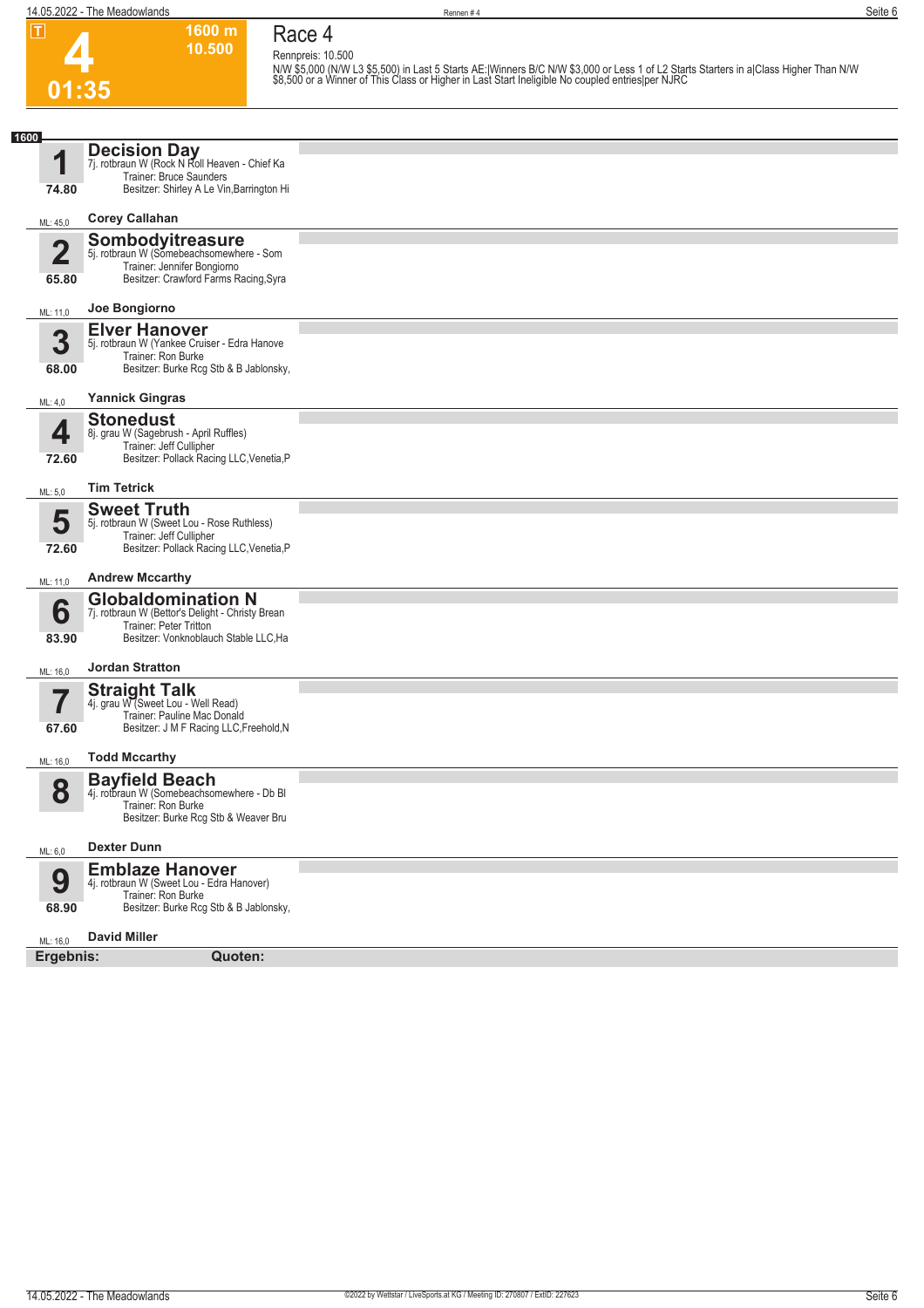**5**

**1600 m 12.500 Race 5 Rennpreis: 12.500**

|                         |                                                                                                                                                 | N/W \$7,500 (GSY/Claiming Money N/C) in Last 5 Starts AE: TMR 83 (N/W L3 83.5) or Less as of 5/10 Starters Higher Than N/W \$12,000 or<br>Winner This Class or Higher L/S N/E AE: Not 4th L3 Starts |
|-------------------------|-------------------------------------------------------------------------------------------------------------------------------------------------|-----------------------------------------------------------------------------------------------------------------------------------------------------------------------------------------------------|
| 02:00                   |                                                                                                                                                 |                                                                                                                                                                                                     |
| 1600                    |                                                                                                                                                 |                                                                                                                                                                                                     |
| 1<br>72.60              | <b>Better Take It</b><br>5j. rotbraun W (Bettor's Delight - Everybreathu<br>Trainer: Jeff Cullipher<br>Besitzer: Pollack Racing LLC, Venetia, P |                                                                                                                                                                                                     |
| ML: 55,0                | <b>Tim Tetrick</b>                                                                                                                              |                                                                                                                                                                                                     |
| $\overline{\mathbf{2}}$ | <b>Machdavid</b><br>6j. rotbraun W (Mach Three - Early Dismissal)<br>Trainer: Richard Johnson<br>Besitzer: Fiddler's Creek Stbs, FL; Clan       |                                                                                                                                                                                                     |
| ML: 9,0                 | <b>Dexter Dunn</b>                                                                                                                              |                                                                                                                                                                                                     |
| 3<br>72.60              | <b>Fabrizio N</b><br>6j. rotbraun W (Sweet Lou - Zagami)<br>Trainer: Andrew Harris<br>Besitzer: Aaron D Waxman, Carlisle, ON                    |                                                                                                                                                                                                     |
| ML: 9,0                 | <b>Andrew Mccarthy</b>                                                                                                                          |                                                                                                                                                                                                     |
| 4<br>83.90              | <b>Baron Michael</b><br>7j. rotbraun W (Western Terror - Sportsfancy)<br>Trainer: Dan Morrissey<br>Besitzer: Leona M Morrissey, Ailsa Crai      |                                                                                                                                                                                                     |
| ML: 11,0                | <b>Jordan Stratton</b>                                                                                                                          |                                                                                                                                                                                                     |
| 5<br>65.80              | <b>The Dark Shadow</b><br>8j. grau W (Shadow Play - Bestofbothworlds)<br>Trainer: Jennifer Bongiorno<br>Besitzer: Robert M Weinstein, Bellmore, |                                                                                                                                                                                                     |
| ML: 4,0                 | Joe Bongiorno                                                                                                                                   |                                                                                                                                                                                                     |
| 6<br>68.90              | <b>Like Clockwork</b><br>7j. rotbraun W (Ponder - Macharoundtheclock)<br>Trainer: Eric Abbatiello<br>Besitzer: The Red Man Stable, East Wi      |                                                                                                                                                                                                     |
| ML: 45,0                | <b>David Miller</b>                                                                                                                             |                                                                                                                                                                                                     |
| 67.60                   | <b>Montefalco N</b><br>7j. grau W (Shadow Play - Bellagio Lover)<br>Trainer: Kelvin Harrison<br>Besitzer: James B Slendorn, Howell, NJ;         |                                                                                                                                                                                                     |
| ML: 16.0                | <b>Todd Mccarthy</b>                                                                                                                            |                                                                                                                                                                                                     |
| 8<br>68.00              | <b>Sheriff N</b><br>8j. rotbraun H (Bettor's Delight - Jen Marie)<br>Trainer: Peter Tritton<br>Besitzer: Vonknoblauch Stable LLC, Ha            |                                                                                                                                                                                                     |
| ML: 6,0                 | <b>Yannick Gingras</b>                                                                                                                          |                                                                                                                                                                                                     |
| 9<br>74.80              | Seeuinnashville A<br>8j. rotbraun W (Mach Three - Zoeyzoey)<br>Trainer: Carl Tirella<br>Besitzer: Carl Tirella, Pawling, NY                     |                                                                                                                                                                                                     |
| ML: 7,0                 | <b>Corey Callahan</b>                                                                                                                           |                                                                                                                                                                                                     |
| Ergebnis:               | Quoten:                                                                                                                                         |                                                                                                                                                                                                     |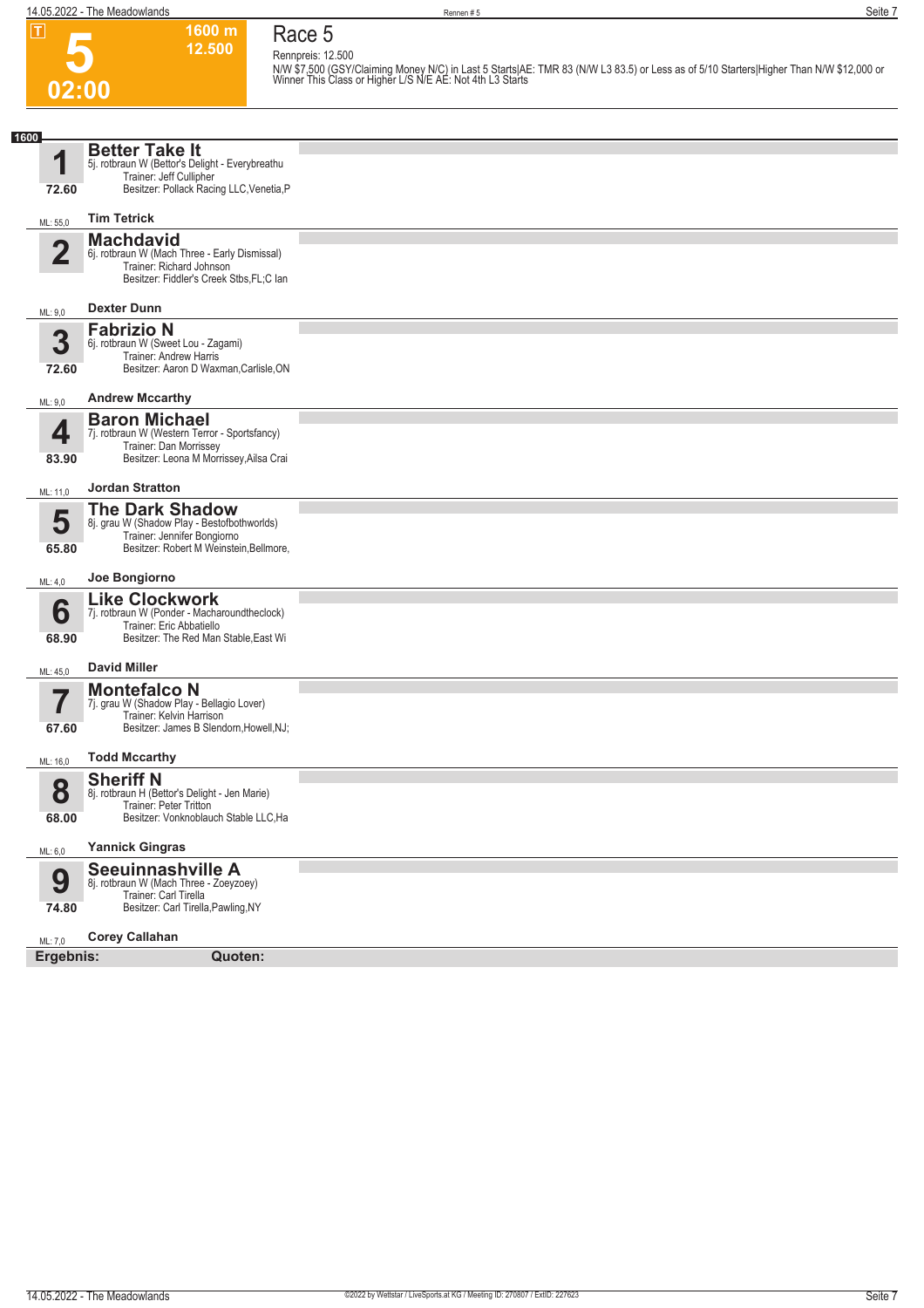**Race 6 Rennpreis: 23.000**

**6 02:25**

**1600 m 23.000** 

**N/W \$20,000 in Last 5 Starts or N/W \$23,000 in Last 7|Starts AE: N/W 10 Extended PM Races Lifetime AE: TMR|92.6 or Less as of 5/10 Bettors Donttell - First Lasix** 

| 1600                             |                                                                                                                                               |  |
|----------------------------------|-----------------------------------------------------------------------------------------------------------------------------------------------|--|
| И                                | <b>Hail Christian N</b><br>8j. grau H (Christian Cullen - Breeding N/A)                                                                       |  |
| 67.60                            | Trainer: Brett Pelling<br>Besitzer: Harcourt Lodge 1, Orillia, ON,                                                                            |  |
| ML: 45,0                         | <b>Todd Mccarthy</b>                                                                                                                          |  |
| $\overline{\mathbf{2}}$<br>65.80 | <b>Leon David</b><br>5j. grau W (Rockin Image - Native Dream)<br>Trainer: Bruce Saunders<br>Besitzer: Bet The House LLC, St Peters            |  |
| ML: 5,0                          | <b>Mark Macdonald</b>                                                                                                                         |  |
| 3<br>70.30                       | <b>Casual Cool</b><br>7j. rotbraun W (American Ideal - Sight To See)<br>Trainer: Daniel Renaud<br>Besitzer: Dune Road Stables LLC, Mont       |  |
| ML: 9,0                          | <b>Brian Sears</b>                                                                                                                            |  |
| 4<br>68.90                       | <b>Movin' On Up</b><br>7j. rotbraun W (Bettor's Delight - Green Space<br>Trainer: Chuck Crissman Jr<br>Besitzer: David R Hamm, Dagsboro, DE;  |  |
| ML: 13,0                         | <b>David Miller</b>                                                                                                                           |  |
| 5<br>72.60                       | <b>Jack's Shadow N</b><br>8j. grau W (Shadow Play - Let's Go Cullen)<br>Trainer: Scott Di Domenico<br>Besitzer: Triple D Stbs Inc, Jamesburg, |  |
| ML: 11,0                         | <b>Tim Tetrick</b>                                                                                                                            |  |
| 6<br>68.00                       | <b>Bettors Donttell</b><br>4j. rotbraun W (Bettor's Delight - Donttellruss)<br>Trainer: Ron Burke<br>Besitzer: Burke Racing Stable LLC, Fre   |  |
| ML: 4,0                          | <b>Yannick Gingras</b>                                                                                                                        |  |
|                                  | <b>Saying Grace N</b><br>9j. rotbraun W (American Ideal - Moveheavena<br>Trainer: Jeff Cullipher<br>Besitzer: Pollack Racing LLC, Venetia, P  |  |
| ML: 9,0                          | <b>Dexter Dunn</b>                                                                                                                            |  |
| $\bullet$<br>Ŏ<br>72.60          | <b>Genius Man</b><br>5j. rotbraun W (Art Major - Unred Hanover)<br>Trainer: Ricky Bucci<br>Besitzer: Ricky A Bucci, Campbell Hall,            |  |
| ML: 11,0                         | <b>Andrew Mccarthy</b>                                                                                                                        |  |
| Ergebnis:                        | Quoten:                                                                                                                                       |  |
|                                  |                                                                                                                                               |  |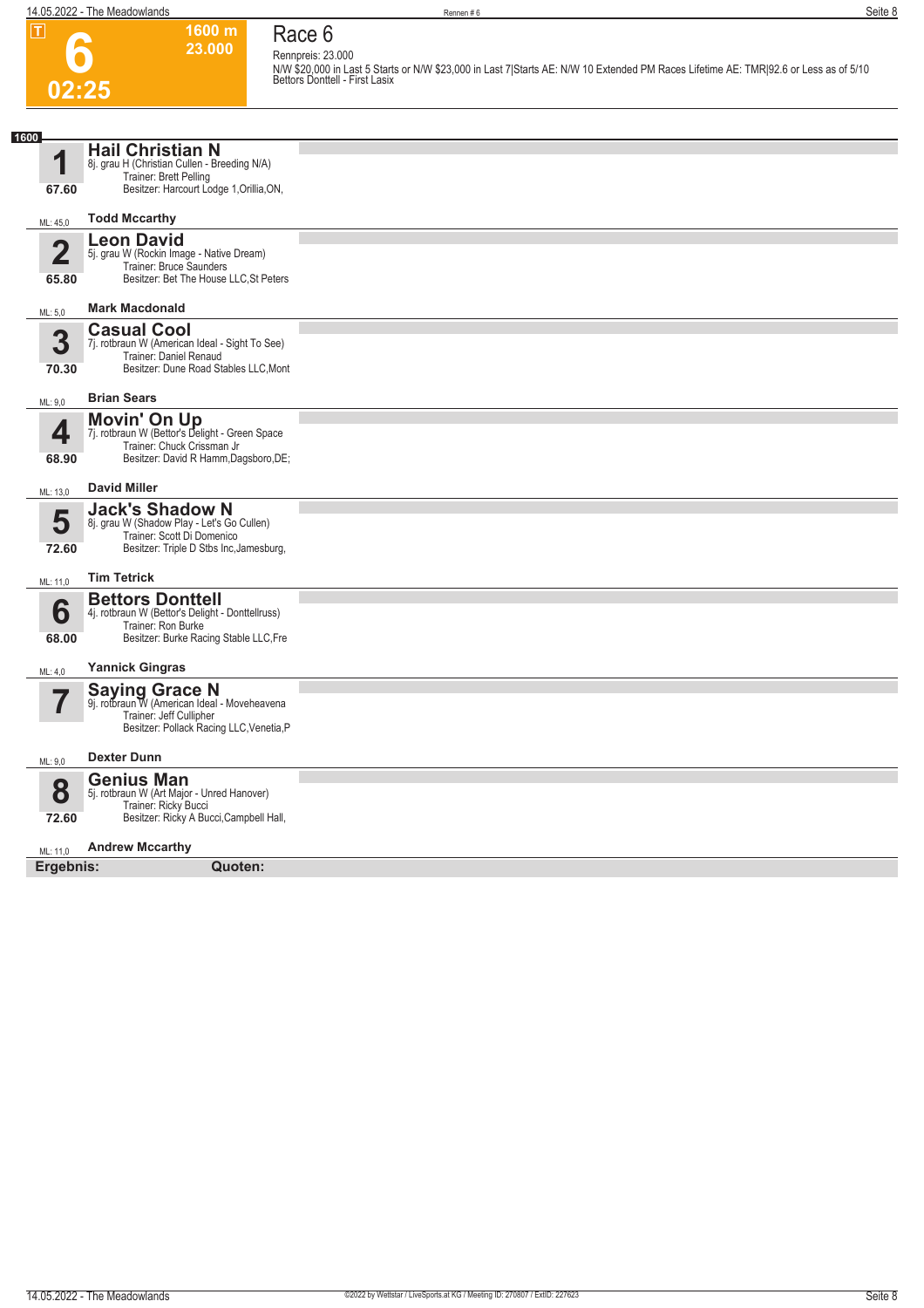#### **1600 m Race 7 Rennpreis: 15.500**

**15.500** 

**7 02:50**

|                                  |                                                                                                                                                  | N/W \$10,500 (N/W L3 \$11,600) in Last 5 Starts AE: Winners Base Class N/W \$7,500 or Less Last Start Starters in a Class Higher Than N/W<br>\$17,500 in L/S Ineligible AE: TM Rating 87 or Less as of 5/10 |
|----------------------------------|--------------------------------------------------------------------------------------------------------------------------------------------------|-------------------------------------------------------------------------------------------------------------------------------------------------------------------------------------------------------------|
| 02:50                            |                                                                                                                                                  |                                                                                                                                                                                                             |
|                                  |                                                                                                                                                  |                                                                                                                                                                                                             |
| 1600<br>4                        | <b>Mayhem Hanover</b><br>5j. rotbraun H (Sportswriter - Musicale Hanove<br>Trainer: Jeff Cullipher<br>Besitzer: Pollack Racing LLC, Venetia, P   |                                                                                                                                                                                                             |
| ML: 55,0                         | <b>Dexter Dunn</b>                                                                                                                               |                                                                                                                                                                                                             |
| $\overline{\mathbf{2}}$<br>74.80 | <b>Heza Real Diamond</b><br>6j. rotbraun W (Allamerican Native - Missy's Di<br>Trainer: Edwin Quevedo<br>Besitzer: Orlando F Nevarez, Anaheim,   |                                                                                                                                                                                                             |
| ML: 6,0                          | <b>Corey Callahan</b>                                                                                                                            |                                                                                                                                                                                                             |
| 3<br>72.60                       | <b>Stone Hanover</b><br>6j. rotbraun H (Art Major - Sammy's Magic Girl<br>Trainer: Joe Pavia Jr<br>Besitzer: S Held, Mlr Plc, NY; J Whitig, WI   |                                                                                                                                                                                                             |
| ML: 7,0                          | <b>Tim Tetrick</b>                                                                                                                               |                                                                                                                                                                                                             |
| 4<br>65.80                       | <b>Motive Hanover</b><br>6j. rotbraun W (Well Said - Maeve Hanover)<br>Trainer: Jennifer Bongiorno<br>Besitzer: Glenn Goller, Delray Beach, FL   |                                                                                                                                                                                                             |
| ML: 4,0                          | Joe Bongiorno                                                                                                                                    |                                                                                                                                                                                                             |
| 5<br>68.00                       | De Los Cielos Deo<br>6j. rotbraun W (Captaintreacherous - Lisjune)<br>Trainer: Ron Burke<br>Besitzer: Burke Rcg Stb, Frdrcktwn, PA;              |                                                                                                                                                                                                             |
| ML: 45,0                         | <b>Yannick Gingras</b>                                                                                                                           |                                                                                                                                                                                                             |
| 6<br>67.60                       | <b>Baileys Rock N</b><br>9j. schwarz W (Bettor's Delight - Baileys Pearl)<br>Trainer: Kelvin Harrison<br>Besitzer: Kelvin J Harrison, Bordentown |                                                                                                                                                                                                             |
| ML: 13,0                         | <b>Todd Mccarthy</b>                                                                                                                             |                                                                                                                                                                                                             |
| 83.90                            | <b>Saranac Blue Chip</b><br>4j. rotbraun W (American Ideal - So Nice)<br>Trainer: Dan Morrissey<br>Besitzer: Leona M Morrissey, Ailsa Crai       |                                                                                                                                                                                                             |
| ML: 9.0                          | <b>Jordan Stratton</b>                                                                                                                           |                                                                                                                                                                                                             |
| 8<br>68.90                       | <b>Horse</b><br>5j. rotbraun W (Vertical Horizon - Lady Annie)<br>Trainer: E. Bucky Angle Jr<br>Besitzer: William O Daggett Jr, Malvern,         |                                                                                                                                                                                                             |
|                                  | <b>David Miller</b>                                                                                                                              |                                                                                                                                                                                                             |
| ML: 16,0                         | Hurrikane Emperor<br>6j. rotbraun H (Hurrikane Kingcole - Hurrikane                                                                              |                                                                                                                                                                                                             |
| 9<br>65.80                       | Trainer: John Mc Dermott<br>Besitzer: Jonathan Klee Racing, Mineol                                                                               |                                                                                                                                                                                                             |
| ML: 9,0                          | <b>Mark Macdonald</b>                                                                                                                            |                                                                                                                                                                                                             |
| Ergebnis:                        | Quoten:                                                                                                                                          |                                                                                                                                                                                                             |

**Ergebnis: Quoten:**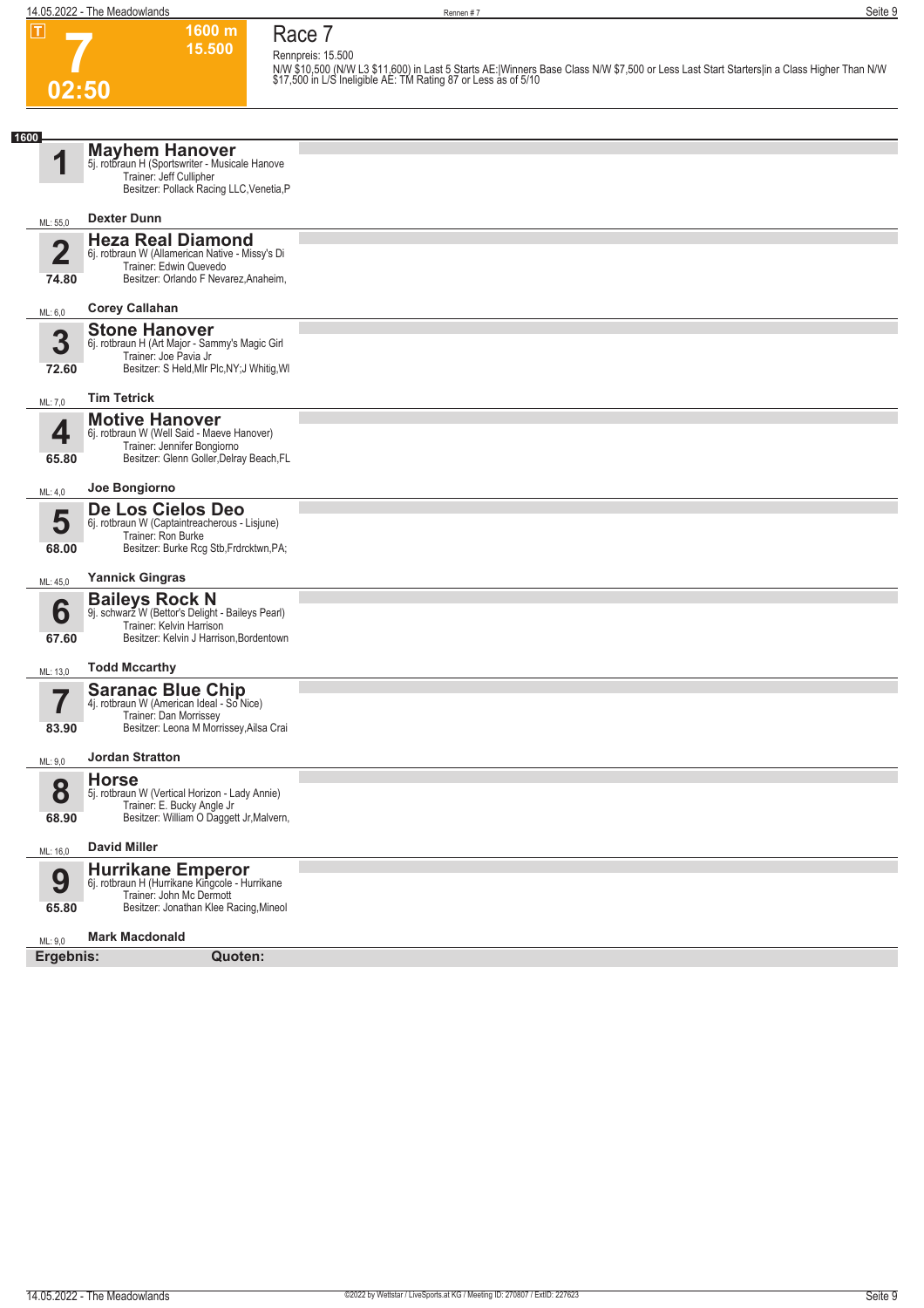## **8 03:15**

### **Race 8 Rennpreis: 40.000**

**1600 m 40.000** 

**GRADUATE SERIES 4 Year Old Mares - 1st Leg|(Declaration Fee - \$800) Anoka Hanover - First Lasix** 

| 1600                    |                                                                                                                                           |  |
|-------------------------|-------------------------------------------------------------------------------------------------------------------------------------------|--|
| ◢                       | <b>Bella Bellini</b><br>4j. rotbraun S (Bar Hopping - Bella Dolce)<br>Trainer: R. Nifty Norman<br>Besitzer: David H Mc Duffee, Delray Be  |  |
| ML: 28,0                | <b>Dexter Dunn</b>                                                                                                                        |  |
| $\overline{2}$<br>72.60 | <b>Big City Pearl</b><br>4j. rotbraun S (Chapter Seven - Annaliina)<br>Trainer: Susan Miller<br>Besitzer: Miller101 Racing, Middlebury, I |  |
| ML: 6,0                 | <b>Lewayne Miller</b>                                                                                                                     |  |
| 3<br>70.30              | <b>Cindy Michelle</b><br>4j. rotbraun S (E L Titan - Freeze Frame)<br>Trainer: Linda Toscano<br>Besitzer: Peter F Barbato, Demarest, NJ   |  |
| ML: 7,0                 | <b>Brian Sears</b>                                                                                                                        |  |
| 4<br>72.60              | <b>Anoka Hanover</b><br>4j. rotbraun S (Donato Hanover - Aunt Mel)<br>Trainer: Noel Daley<br>Besitzer: Caviart Fms, VA; Crawford Fm       |  |
| ML: 16,0                | <b>Andrew Mccarthy</b>                                                                                                                    |  |
| 5<br>72.60              | Katie's Lucky Day<br>4j. rotbraun S (Uncle Peter - Yansky)<br>Trainer: Todd Luther<br>Besitzer: Black Magic Racing, LLC, Bla              |  |
| ML: 5,0                 | <b>Tim Tetrick</b>                                                                                                                        |  |
| 6<br>68.00              | <b>Chablis</b><br>4j. rotbraun S (Muscle Hill - D'Orsay)<br>Trainer: Jonas Czernyson<br>Besitzer: Consus Racing Stable Inc, Ver           |  |
| ML: 16,0                | <b>Yannick Gingras</b>                                                                                                                    |  |
| 68.90                   | <b>Herculisa</b><br>4j. rotbraun S (My Mvp - Herculotte Hanover)<br>Trainer: Virgil Morgan Jr<br>Besitzer: Jesmeral Stable, Scarsdale, N  |  |
| ML: 35,0                | <b>David Miller</b>                                                                                                                       |  |
| Ergebnis:               | Quoten:                                                                                                                                   |  |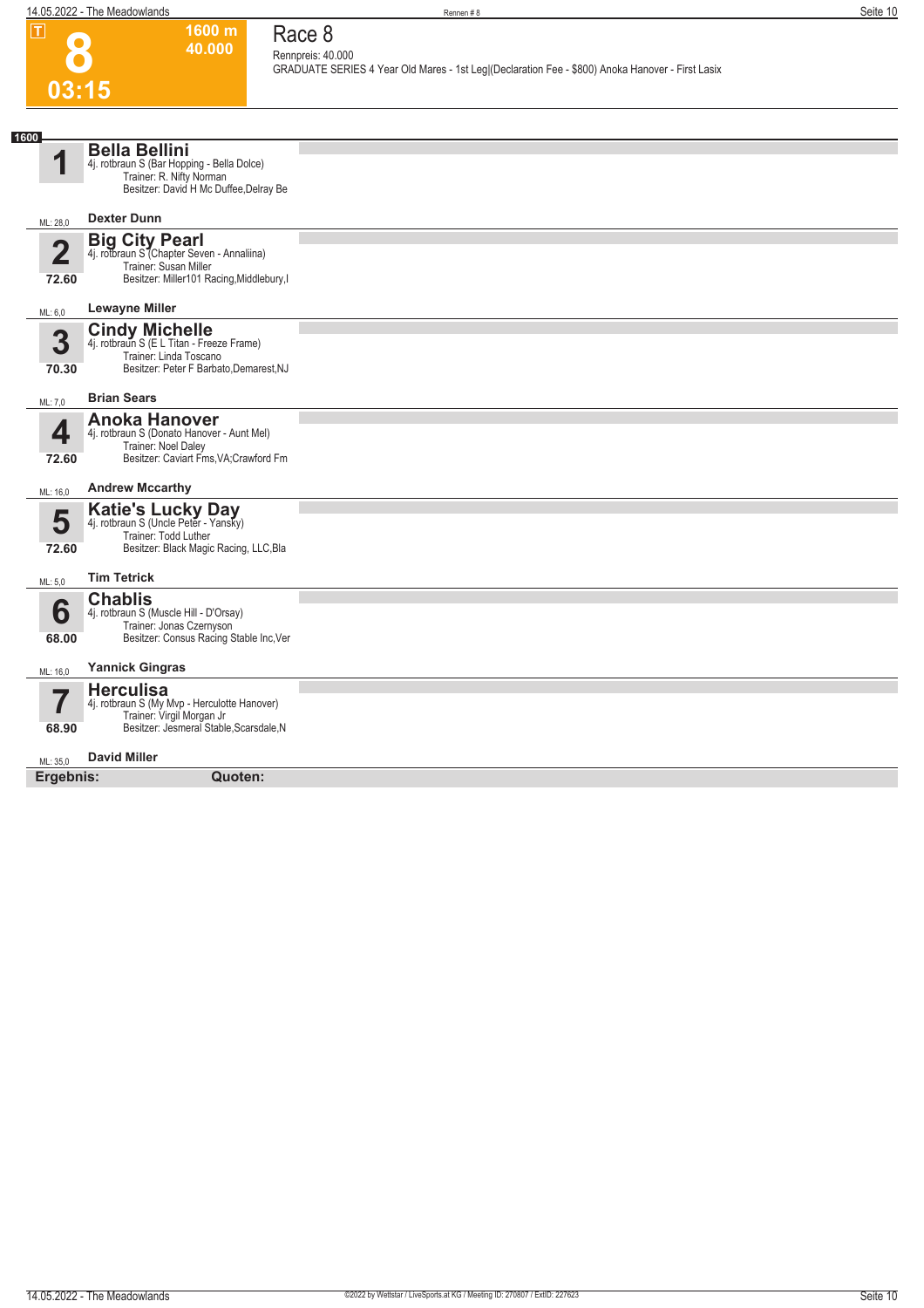|      | $\overline{\mathbf{L}}$ | 1600 m<br>25.000                                                                                                                                                      | Race 9 |                                                                                           |  |  |  |  |
|------|-------------------------|-----------------------------------------------------------------------------------------------------------------------------------------------------------------------|--------|-------------------------------------------------------------------------------------------|--|--|--|--|
|      |                         |                                                                                                                                                                       |        | Rennpreis: 25.000<br>GRADUATE SERIES 4 Year Old Mares - 1st Leg (Declaration Fee - \$500) |  |  |  |  |
|      | 03:40                   |                                                                                                                                                                       |        |                                                                                           |  |  |  |  |
|      |                         |                                                                                                                                                                       |        |                                                                                           |  |  |  |  |
| 1600 | 1<br>65.80              | <b>Mikala</b><br>4j. rotbraun S (Always B Miki - Shes Some Tre<br>Trainer: Nik Drennan<br>Besitzer: J Davino, Clrksbrg, NJ; B Shac                                    |        |                                                                                           |  |  |  |  |
|      | ML: 35,0                | George Brennan                                                                                                                                                        |        |                                                                                           |  |  |  |  |
|      | $\overline{2}$<br>65.80 | <b>Think Of Galaxies</b><br>4j. rotbraun S (So Surreal - Lightning D Dube)<br>Trainer: John Mc Dermott<br>Besitzer: Jonathan Klee Racing, Mineol                      |        |                                                                                           |  |  |  |  |
|      | ML: 11,0                | <b>Mark Macdonald</b><br><b>Darby Hanover</b>                                                                                                                         |        |                                                                                           |  |  |  |  |
|      | 3                       | 4j. grau S <sup>7</sup> Betting Line - Darena Hanover)<br>Trainer: Noel Daley<br>Besitzer: Let It Ride Stables Inc, Boca R                                            |        |                                                                                           |  |  |  |  |
|      | ML: 9,0                 | <b>Dexter Dunn</b>                                                                                                                                                    |        |                                                                                           |  |  |  |  |
|      | 4<br>74.80              | <b>Off The Record</b><br>4j. rotbraun S (Always B Miki - Southwind Sile<br>Trainer: Todd Luther<br>Besitzer: Black Magic Racing, LLC, Bla                             |        |                                                                                           |  |  |  |  |
|      | ML: 11,0                | <b>Corey Callahan</b>                                                                                                                                                 |        |                                                                                           |  |  |  |  |
|      | 5<br>83.90              | <b>Easy To Please</b><br>4j. rotbraun S (Roll With Joe - Lorrie Please)<br>Trainer: Cory Stratton<br>Besitzer: Our Three Sons Stable LLC, A<br><b>Jordan Stratton</b> |        |                                                                                           |  |  |  |  |
|      | ML: 6,0                 |                                                                                                                                                                       |        |                                                                                           |  |  |  |  |
|      | 6<br>67.60              | <b>Beach Crazy</b><br>4j. rotbraun S (Somebeachsomewhere - Cross<br>Trainer: Stacy Chiodo<br>Besitzer: Chiodo Racing LLC, Jackson,                                    |        |                                                                                           |  |  |  |  |
|      | ML: 9,0                 | <b>Todd Mccarthy</b>                                                                                                                                                  |        |                                                                                           |  |  |  |  |
|      | 68.90                   | <b>Always B Laughin</b><br>4j. rotbraun S (Always B Miki - Gravity)<br>Trainer: Jim King Jr<br>Besitzer: James F Morris, Chillicothe, O                               |        |                                                                                           |  |  |  |  |
|      | ML: 13,0                | <b>David Miller</b>                                                                                                                                                   |        |                                                                                           |  |  |  |  |
|      | 8<br>72.60              | <b>Scarlett Hanover</b><br>4j. rotbraun S (Bettor's Delight - Sammy's Mag<br>Trainer: Ron Burke<br>Besitzer: Burke Rcg Stb, PA; F Baldachi                            |        |                                                                                           |  |  |  |  |
|      | ML: 55,0                | <b>Tim Tetrick</b>                                                                                                                                                    |        |                                                                                           |  |  |  |  |
|      | 9<br>72.60              | <b>Hot Mess Express</b><br>4j. rotbraun S (Panther Hanover - My Heart W<br>Trainer: Tony Alagna<br>Besitzer: Samuel P Bowie, W Palm Bea                               |        |                                                                                           |  |  |  |  |
|      | ML: 4,0                 | <b>Andrew Mccarthy</b>                                                                                                                                                |        |                                                                                           |  |  |  |  |
|      | Ergebnis:               | Quoten:                                                                                                                                                               |        |                                                                                           |  |  |  |  |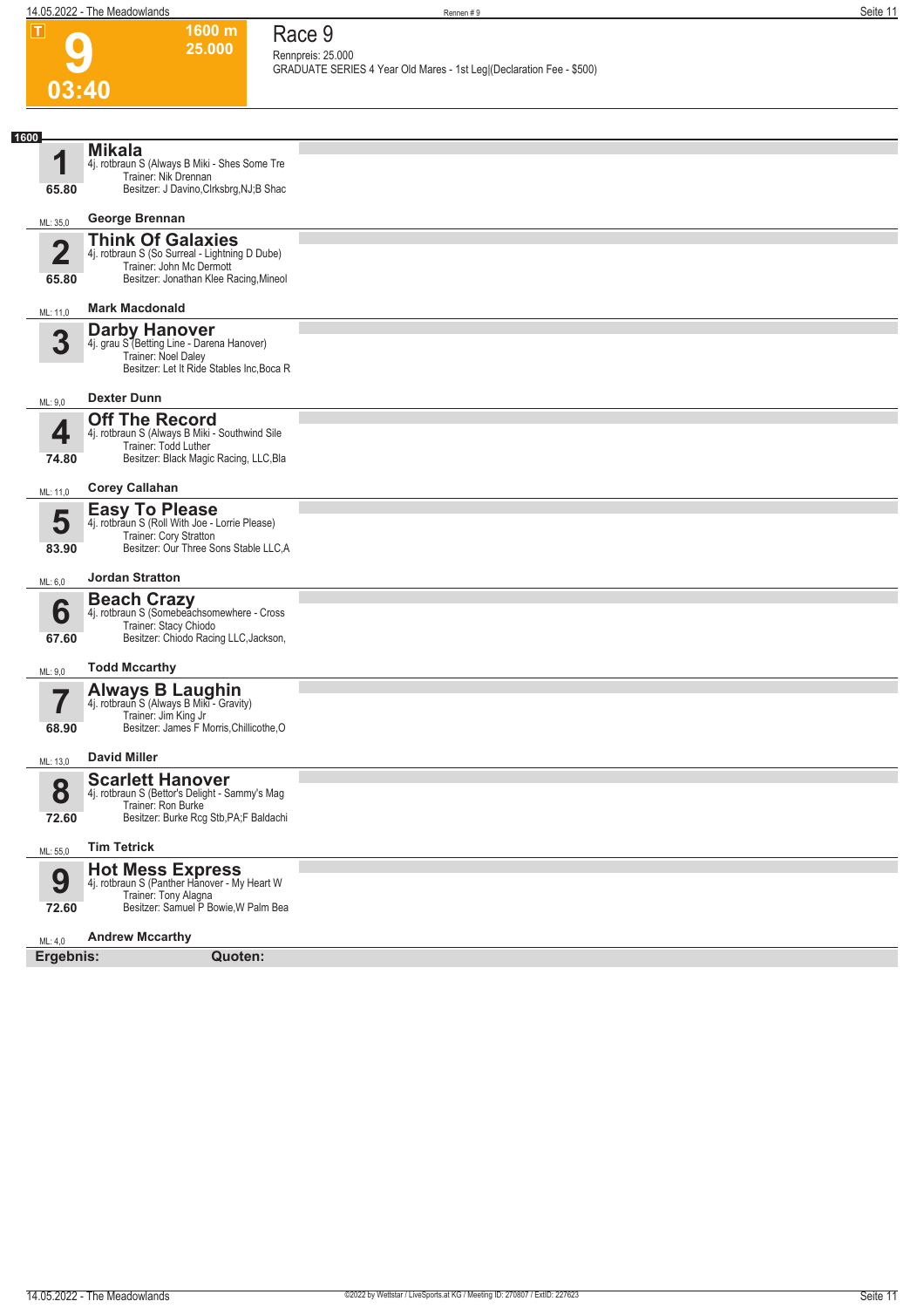**1600 m 40.000**  **Race 10 Rennpreis: 40.000**

**Open No coupled entries per NJRC** 

**10**

 $\boxed{1}$ 

| 04:05                            |                                                                                                                                                |  |  |  |  |  |
|----------------------------------|------------------------------------------------------------------------------------------------------------------------------------------------|--|--|--|--|--|
| 1600                             |                                                                                                                                                |  |  |  |  |  |
| 1<br>72.60                       | <b>Ignatius A</b><br>8j. rotbraun W (Roll With Joe - Ashkalini)<br>Trainer: Noel Daley<br>Besitzer: Noel M Daley, Chesterfield, NJ             |  |  |  |  |  |
| ML: 4,0                          | <b>Andrew Mccarthy</b>                                                                                                                         |  |  |  |  |  |
| $\overline{\mathbf{2}}$<br>65.80 | <b>Vettel N</b><br>9j. rotbraun W (American Ideal - Talk To Angel<br>Trainer: Jennifer Bongiorno<br>Besitzer: Jb Racing, Freehold, NJ; Rober   |  |  |  |  |  |
| ML: 9,0                          | Joe Bongiorno                                                                                                                                  |  |  |  |  |  |
| 3<br>67.60                       | <b>American Dealer N</b><br>5j. rotbraun H (American Ideal - Maddisons De<br>Trainer: Linda Toscano<br>Besitzer: Enviro Stables LTD, Sunny Isl |  |  |  |  |  |
| ML: 7,0                          | <b>Todd Mccarthy</b>                                                                                                                           |  |  |  |  |  |
| 4                                | <b>Jack's Legend N</b><br>8j. grau W (Bettor's Delight - Larissa Rose)<br>Trainer: R. Nifty Norman<br>Besitzer: Rich Lombardo Rcg LLC, Solo    |  |  |  |  |  |
| ML: 6,0                          | <b>Dexter Dunn</b>                                                                                                                             |  |  |  |  |  |
| 5<br>68.90                       | <b>Ana Afreet N</b><br>7j. grau H (Bettor's Delight - Anna Livia)<br>Trainer: Jeff Cullipher<br>Besitzer: Pollack Racing LLC, Venetia, P       |  |  |  |  |  |
| ML: 16,0                         | <b>David Miller</b>                                                                                                                            |  |  |  |  |  |
| 6<br>70.30                       | Let It Ride N<br>9j. rotbraun W (Rock N Roll Heaven - Love A<br>Trainer: R. Nifty Norman<br>Besitzer: William A Hartt, Carmel, ME; E           |  |  |  |  |  |
| ML: 3,0                          | <b>Brian Sears</b>                                                                                                                             |  |  |  |  |  |
| 7<br>72.60                       | <b>Backstreet Shadow</b><br>7j. rotbraun W (Shadow Play - Backstreet Swe<br>Trainer: Ron Burke<br>Besitzer: Burke Rcg Stb & Weaver Bru         |  |  |  |  |  |
| ML: 5,0                          | <b>Tim Tetrick</b>                                                                                                                             |  |  |  |  |  |
| Ergebnis:                        | Quoten:                                                                                                                                        |  |  |  |  |  |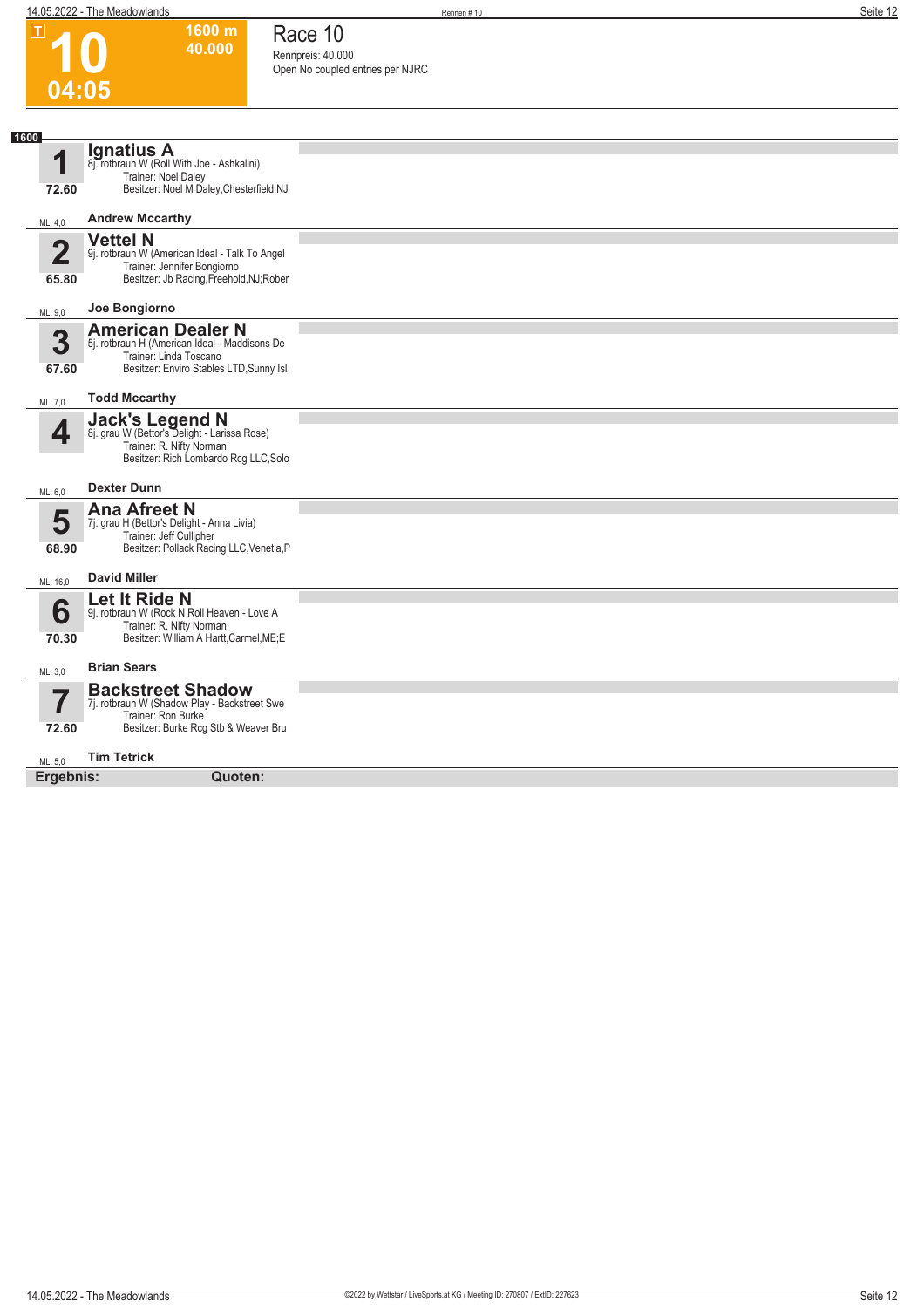**1600 m 25.000** 

**Race 11 Rennpreis: 25.000**

**GRADUATE SERIES 4 Year Old Mares - 1st Leg|(Declaration Fee - \$500) No coupled entries per NJRC Grace Hill -|First Lasix** 



| U4.JU                   |                                                                                                                                             |  |
|-------------------------|---------------------------------------------------------------------------------------------------------------------------------------------|--|
|                         |                                                                                                                                             |  |
| 1600                    |                                                                                                                                             |  |
| 1                       | Oakwoodanabella Ir<br>4j. rotbraun S (Foreclosure N - Carmel Camde<br>Trainer: Brian Brown<br>Besitzer: Denis Copse, Colimerckirelan        |  |
| ML: 4,0                 | <b>Dexter Dunn</b>                                                                                                                          |  |
| $\overline{2}$<br>68.90 | <b>Test Of Faith</b><br>4j. rotbraun S (Art Major - Cannae Cammie)<br>Trainer: Brett Pelling<br>Besitzer: Melvin P Segal, Charlotte, NC;    |  |
| ML: 28,0                | <b>David Miller</b>                                                                                                                         |  |
| 3<br>68.00              | <b>Blue Diamond Eyes</b><br>4j. rotbraun S (Captaintreacherous - Aria Hano<br>Trainer: Ron Burke<br>Besitzer: Thomas R & Scott A Dillon, An |  |
| ML: 13,0                | <b>Yannick Gingras</b>                                                                                                                      |  |
| 4<br>68.00              | <b>Shezafreaklikeme</b><br>4j. grau S (Sweet Lou - Nf One Rose)<br>Trainer: Stacy Chiodo<br>Besitzer: Chiodo Racing LLC, Jackson,           |  |
| ML: 13,0                | <b>Stacy Chiodo</b>                                                                                                                         |  |
| 5<br>70.30              | <b>Marsala Hanover</b><br>4j. rotbraun S (Captaintreacherous - Marinade<br>Trainer: Noel Daley<br>Besitzer: Let It Ride Stables Inc, Boca R |  |
| ML: 9,0                 | <b>Brian Sears</b>                                                                                                                          |  |
| 6<br>72.60              | <b>Chase Lounge</b><br>4j. rotbraun S (Sweet Lou - Lounge Act)<br>Trainer: Scott Di Domenico<br>Besitzer: William A Hartt, Carmel, ME       |  |
| ML: 6,0                 | <b>Tim Tetrick</b>                                                                                                                          |  |
| 7<br>67.60              | <b>Grace Hill</b><br>4j. rotbraun S (Always B Miki - Western Silk)<br>Trainer: R. Nifty Norman<br>Besitzer: Tom Hill, Lancashire, UK        |  |
| ML: 5,0                 | <b>Todd Mccarthy</b>                                                                                                                        |  |
| Ω<br>Ŏ<br>65.80         | <b>Classicist</b><br>4j. rotbraun S (Captaintreacherous - Mother Of<br>Trainer: Tahnee Camilleri<br>Besitzer: David C Kryway, Amherstburg   |  |
| ML: 11,0                | <b>Mark Macdonald</b>                                                                                                                       |  |
| 9<br>72.60              | <b>Odds On Whitney</b><br>4j. rotbraun S (Somebeachsomewhere - Paner<br>Trainer: Tony Alagna<br>Besitzer: Odds On Racing, Boca Raton,       |  |
| ML: 16,0                | <b>Andrew Mccarthy</b>                                                                                                                      |  |
| Ergebnis:               | Quoten:                                                                                                                                     |  |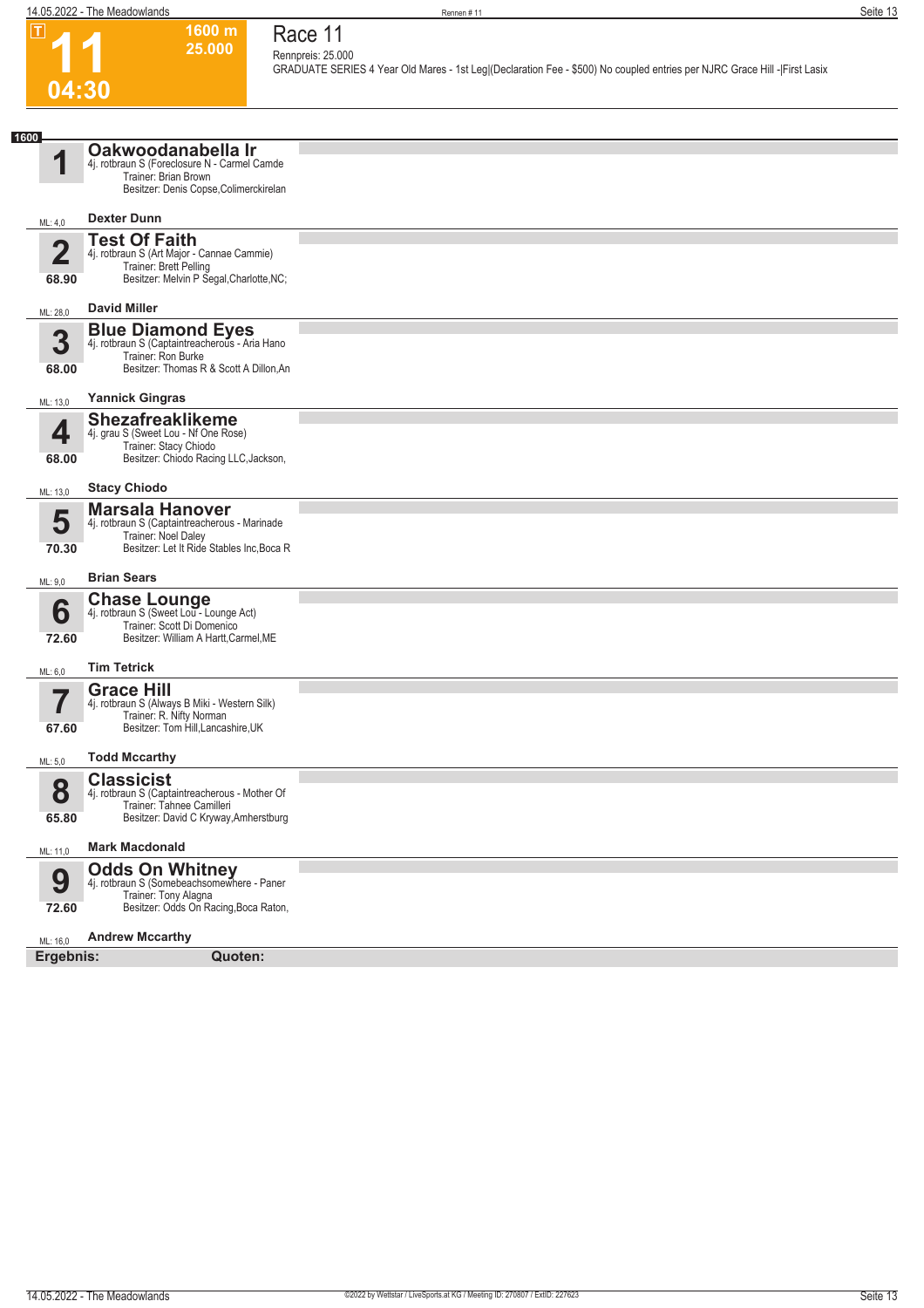$\boxed{1}$ 

**Race 12**

**Rennpreis: 20.000**

**12 04:55** **1600 m 20.000** 

**5 Year Olds & Under Winners of 5 But Not More Than 7|(N/W L3 8) Extended PM Races Life AE: 4 Year Olds, N/W|\$1 in 2022 With 2 or More Starts South Beach Star - First Lasix** 

| 1600                             |                                                                                                                                               |  |
|----------------------------------|-----------------------------------------------------------------------------------------------------------------------------------------------|--|
| и                                | <b>Whole Lotta Lou</b><br>4j. rotbraun W (Sweet Lou - Ideal Love)<br>Trainer: Stacy Chiodo                                                    |  |
| 72.60                            | Besitzer: Timothy Tobias Stable LLC, B                                                                                                        |  |
| ML: 5,0                          | <b>Andrew Mccarthy</b>                                                                                                                        |  |
| $\overline{\mathbf{2}}$<br>68.00 | <b>Ucanttouchthis</b><br>4j. rotbraun H (Control The Moment - Ballinee<br>Trainer: Ron Burke<br>Besitzer: K A T Stables LLC, Leo, IN; Jos     |  |
| ML: 6,0                          | <b>Yannick Gingras</b>                                                                                                                        |  |
| 3<br>65.80                       | <b>Rockin On Venus</b><br>4j. rotbraun H (Rockin Image - Venus Killean)<br>Trainer: John Butenschoen<br>Besitzer: Emerald Highlands Farm, Mou |  |
| ML: 11,0                         | <b>Mark Macdonald</b>                                                                                                                         |  |
| 4<br>72.60                       | <b>Truffle Dog</b><br>5j. rotbraun W (Sunshine Beach - Heathers De<br>Trainer: Jeff Cullipher<br>Besitzer: Pollack Racing LLC, Venetia, P     |  |
| ML: 16,0                         | <b>Tim Tetrick</b>                                                                                                                            |  |
| 5<br>65.80                       | <b>Betterrock</b><br>4j. rotbraun W (Rockin Image - Bettor Busines<br>Trainer: Jennifer Bongiorno<br>Besitzer: Joshua Jay Graber, Quincy, MI  |  |
| ML: 4,0                          | Joe Bongiorno                                                                                                                                 |  |
| 6<br>67.60                       | <b>South Beach Star</b><br>4j. rotbraun W (Somebeachsomewhere - High<br>Trainer: Brett Pelling<br>Besitzer: All Star Racing Inc, Towaco, N    |  |
| ML: 45,0                         | <b>Todd Mccarthy</b>                                                                                                                          |  |
| 68.90                            | Linnycalledfrankie<br>4j. rotbraun W (Captaintreacherous - Saymyna<br>Trainer: Linda Toscano<br>Besitzer: Arnie Chusid, Williston Park, N     |  |
| ML: 9,0                          | <b>David Miller</b>                                                                                                                           |  |
| Ergebnis:                        | Quoten:                                                                                                                                       |  |